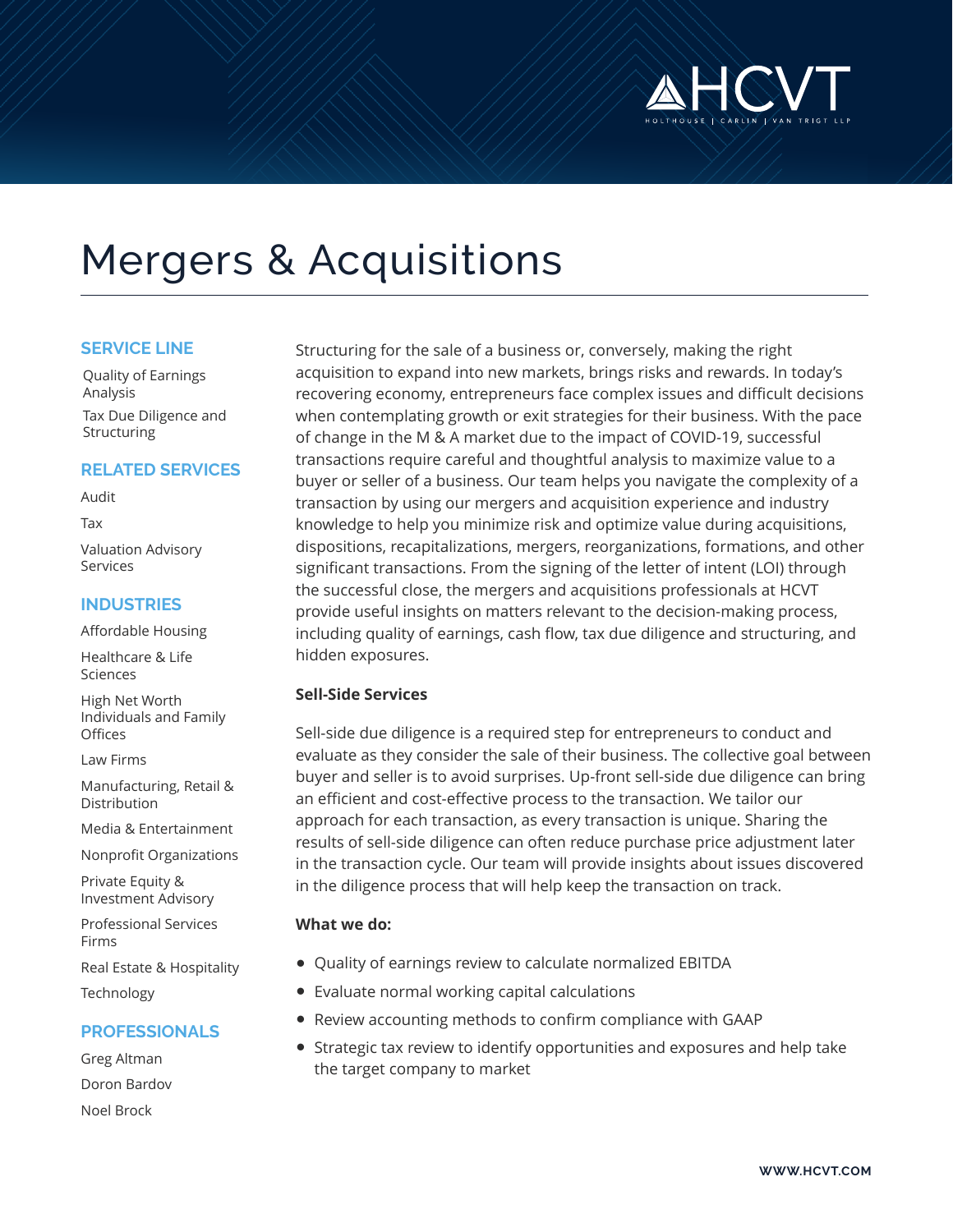

Michael Cole Rosario Bobadilla Farias Kayla Hong Ekta Malhotra Daren J. Mesrobian Stephanie Micek John Middleton Andy Park Raman Sain Neal Sheth Mike N. Thielman Andy Torosyan Jonathan Wang Christopher O. Zafra

- Evaluate tax structuring alternatives to help maximize after-tax cash
- Identify opportunities to rollover equity pre-tax
- Modeling for after-tax cash
- Modeling for gross-up payments to make seller whole for additional taxes
- Purchase price allocation assistance to help maximize capital gain
- Evaluate transaction agreement terms and conditions
- Analyze transaction costs and closing payments to maximize ordinary deductions
- Identify key reporting forms and deadlines that arise from the transaction
- Trust and estate planning

#### **Buy-Side Services**

In this disrupted economy, understanding the target's future financial performance and outlook is complex. Buyers will not only need to understand historical performance but how current economic conditions will impact opportunities and risks. Our team draws on industry knowledge and specialization as we help buyers evaluate the unique risks and opportunities associated with acquiring a target company. We work collaboratively with all deal participants to understand the financial and tax issues with a common objective of getting the best deal for our client.

#### **What we do:**

- Financial and tax due diligence
- Structuring for tax efficiency
- Quality of Earnings analysis including validation of add-backs and cash proofs
- Working capital requirement analysis
- Cash flow due diligence
- Internal controls due diligence
- Identify unrecorded assets and liabilities
- Evaluate purchase agreement terms and conditions
- Post-acquisition integration assistance and transaction reporting